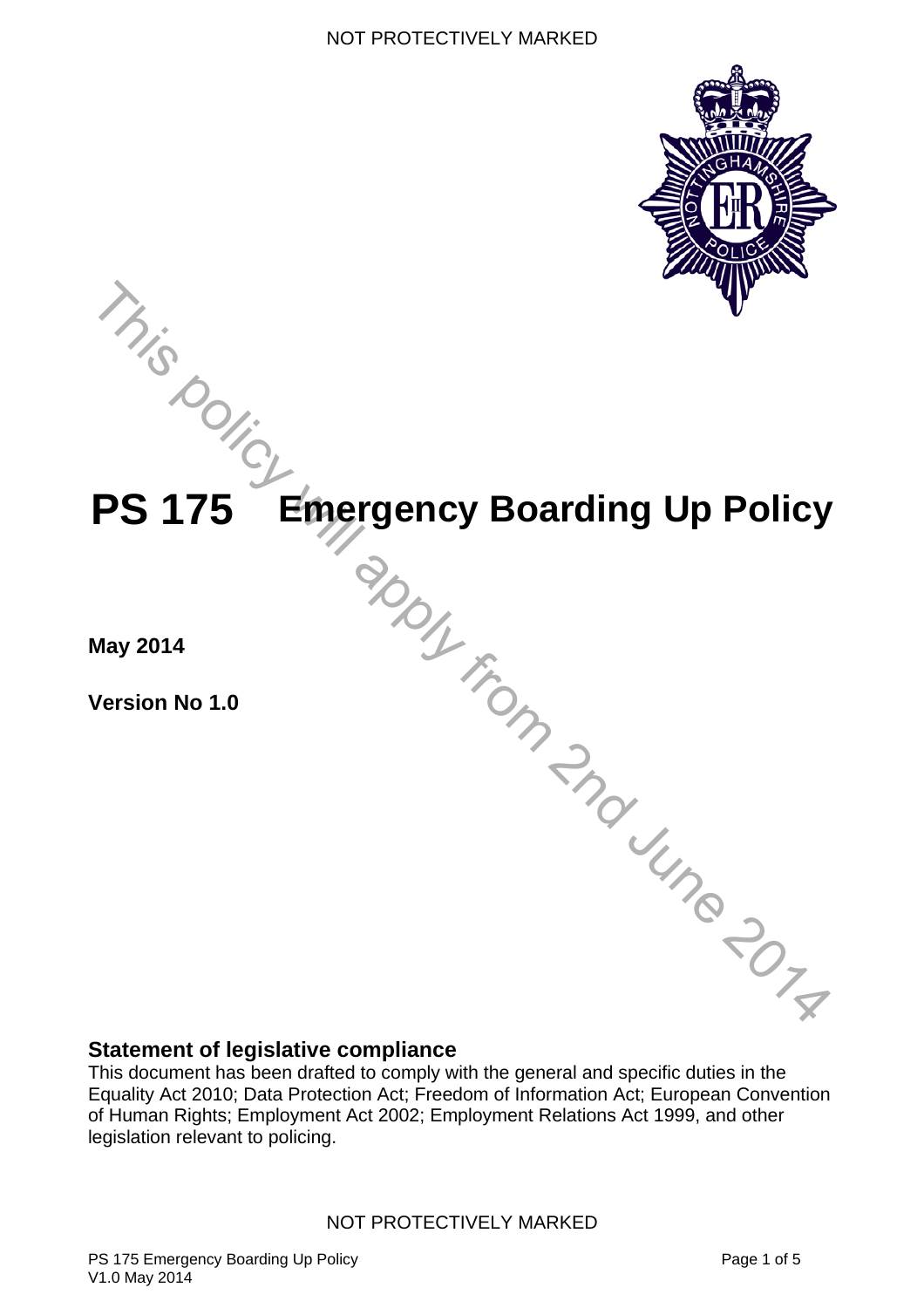# **Table of Contents**

| AIMS AND OBJECTIVES OF THE POLICY                                                         |  |  |  |
|-------------------------------------------------------------------------------------------|--|--|--|
|                                                                                           |  |  |  |
| On occasion, Nottinghamshire Police are required to force entry to premises or property   |  |  |  |
| often resulting in unavoidable damage to doors and windows.                               |  |  |  |
|                                                                                           |  |  |  |
| This policy details the use of the emergency boarding up service following a forced entry |  |  |  |
| into a property by Nottinghamshire Police.                                                |  |  |  |
|                                                                                           |  |  |  |
|                                                                                           |  |  |  |
|                                                                                           |  |  |  |
| <b>POLICY STATEMENT</b>                                                                   |  |  |  |
|                                                                                           |  |  |  |
| Power to force entry to premises                                                          |  |  |  |
| in my                                                                                     |  |  |  |
| The police have a number of legal powers to force entry into premises. For example,       |  |  |  |
| police may force entry into a property to:                                                |  |  |  |
|                                                                                           |  |  |  |
|                                                                                           |  |  |  |
| Prevent a breach of the peace.                                                            |  |  |  |
|                                                                                           |  |  |  |
| Saving life or limb or preventing serious damage to property.                             |  |  |  |
|                                                                                           |  |  |  |
| Searching for items relating to the offence for which a person has been detained or       |  |  |  |
| to search for items relating to like offences.                                            |  |  |  |
|                                                                                           |  |  |  |

# <span id="page-1-0"></span>**AIMS AND OBJECTIVES OF THE POLICY**

## <span id="page-1-1"></span>**POLICY STATEMENT**

### <span id="page-1-2"></span>**Power to force entry to premises**

- Prevent a breach of the peace.
- Saving life or limb or preventing serious damage to property.
- Searching for items relating to the offence for which a person has been detained or to search for items relating to like offences.
- Under a warrant issued by a Magistrate or Judge.

This list is not exhaustive.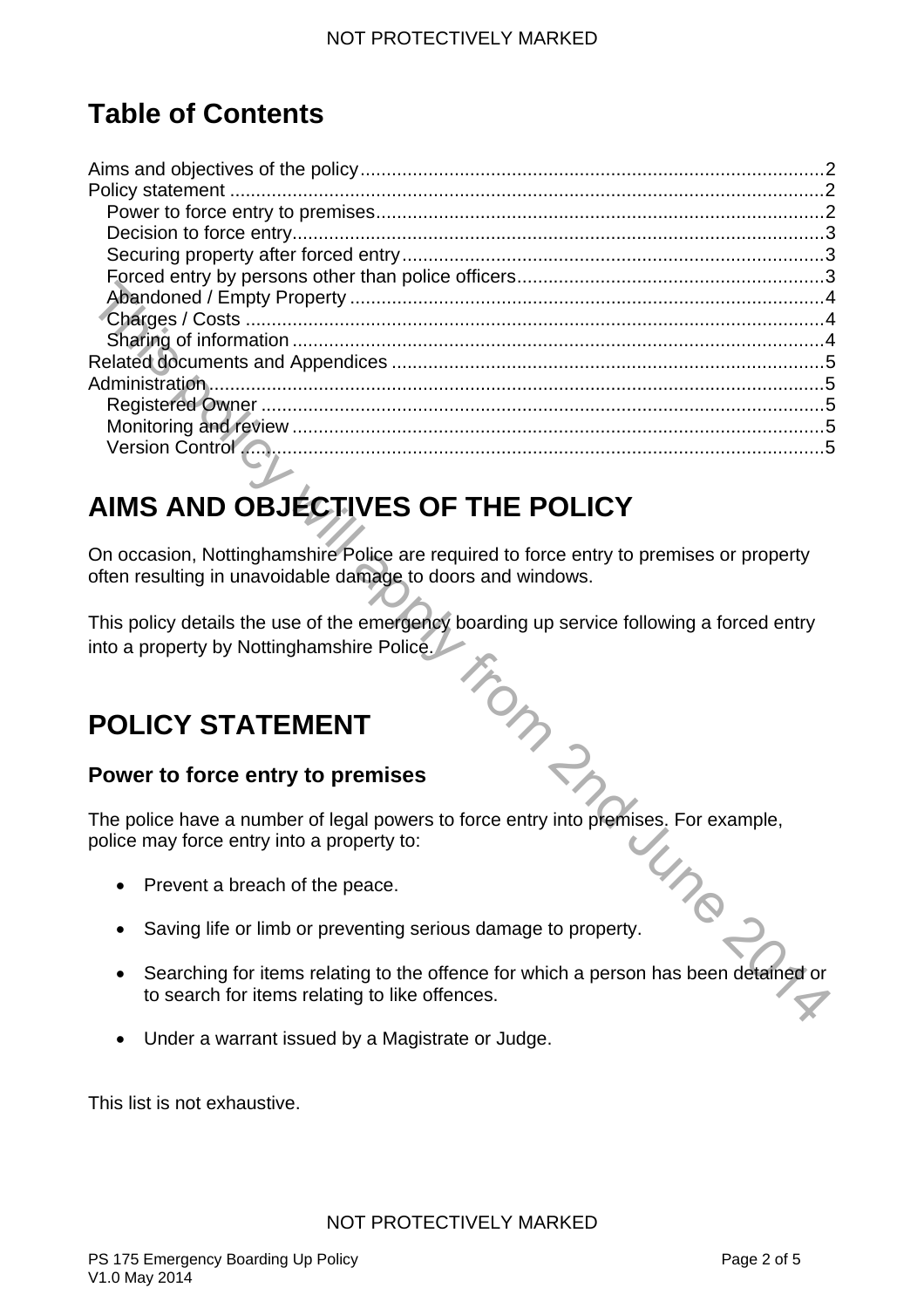## <span id="page-2-0"></span>**Decision to force entry**

The decision to force entry into a property is taken by the officer at the scene based on the information available at that time. Before a forced entry is attempted, the officer will assess the need to enter the property and establish possible methods of securing entry without causing damage or putting themselves or others at risk. The length and depth of this assessment will be determined by the prevailing circumstances. For example, an ongoing breach of the peace or clear evidence of a life in danger will necessitate a faster response to gain entry to the property in question.

## <span id="page-2-1"></span>**Securing property after forced entry**

Where Nottinghamshire Police has forced entry to a property, we are required to ensure that the premises are adequately secured on leaving the scene. **Nottinghamshire Police are not liable for any emergency boarding charges incurred following the result of any criminal act or following forced entry by police officers in the lawful execution of their duties. This includes where contact could not be made with the owners or occupants of the insecure property at the time of police officers attendance.**

Securing property after forced entry<br>
Where Notinghamshire Police has forced entry<br>
Where Notinghamshire Police has forced entry<br>
to a property, we are required to ensure<br>
that the premises are adequately secured on leavin The responsibility for adequately securing the property lies with the owner, occupier or other responsible person. If this isn't possible because such a person is not present at the time, Nottinghamshire Police will arrange for the property to be secured by emergency boarding up of the premises by a contractor from an approved scheme. Similarly, officers will not be able to remain at the premises for excessive periods of time awaiting the arrival of an owner or other person to secure the property.

Emergency boarding repairs are defined as "those repairs necessary to secure premises adequately to provide a duty of care following entry by persons know or unknown or following forced entry by police officers in the lawful execution of their duties". It does not involve replacement of doors, windows or locks or costs over and above emergency repairs.

If the owner, occupier or other responsible person is present, but unable to make their own arrangements for securing the property, Nottinghamshire Police will act as facilitators and arrange for one of the scheme contractors to make contact with the owner, occupier or other responsible person.

Any work and repairs undertaken is a private contract between the owner, occupier or other responsible person and the contractor. The arranging the service does not create any contractual or legal liability on the part of Nottinghamshire Police. If such a request is made, details of the person requesting the service will be recorded on the incident log.

### <span id="page-2-2"></span>**Forced entry by persons other than police officers**

Nottinghamshire Police are not responsible for securing a property where the entry has been forced by persons other than police officers, for example during a burglary or breaking and entering. Responsibility for securing the property will lie with the owner, occupier or other responsible person. If the owner, occupier or other responsible person cannot be contacted or are unable to attend the scene within a reasonable time, Nottinghamshire Police will arrange for emergency boarding up to secure the property.

#### NOT PROTECTIVELY MARKED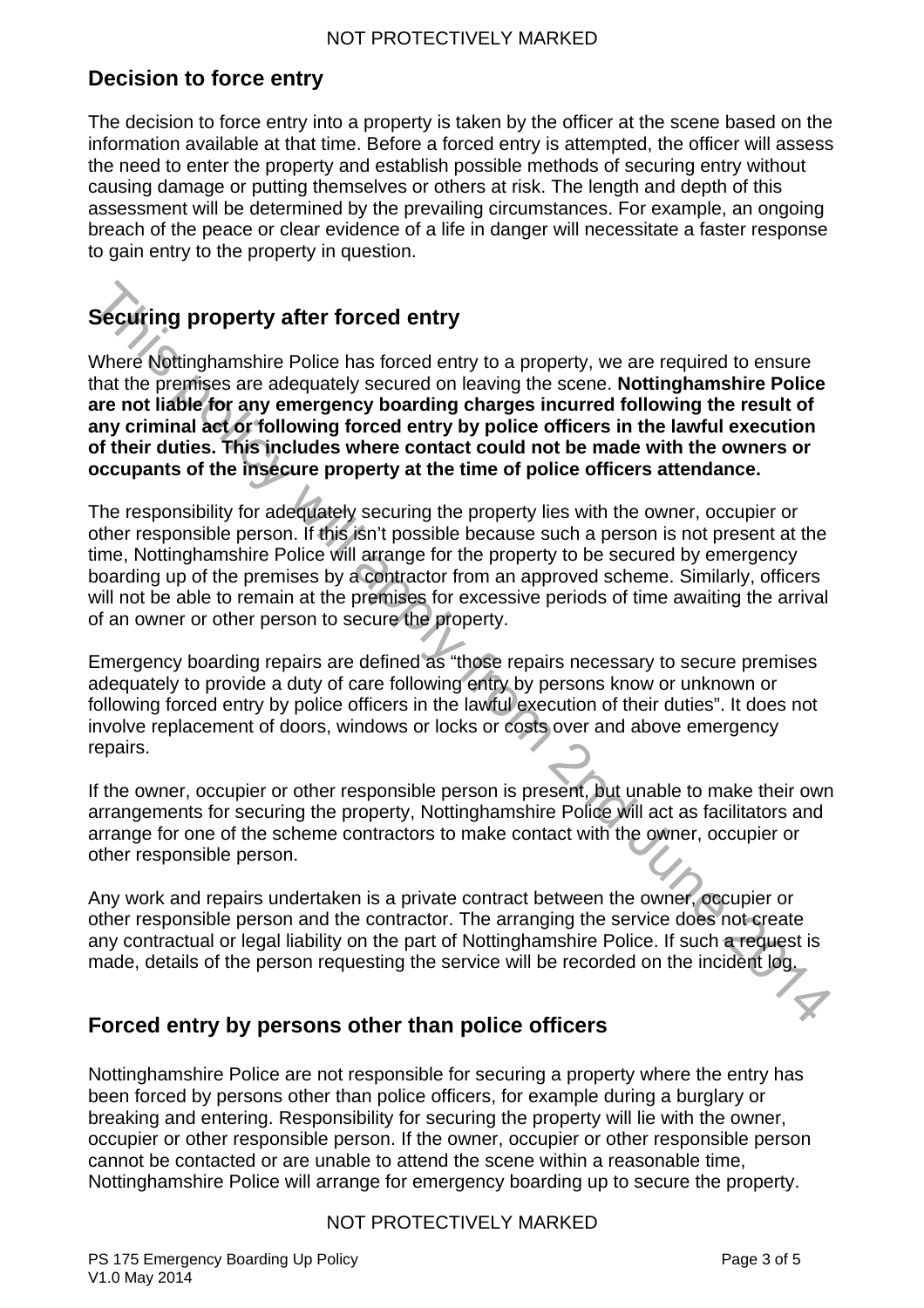The costs for this will be charged by the contractor to the owner, occupier or other responsible person. Nottinghamshire Police are not responsible for setting these charges or paying any cost incurred.

## <span id="page-3-0"></span>**Abandoned / Empty Property**

If Nottinghamshire Police force entry to an abandoned property that is secure at the time of entry, the owner of the property will be responsible for securing the property. If the owner, occupier or other responsible person cannot be contacted or are unable to attend the scene within a reasonable time, Nottinghamshire Police will arrange for emergency boarding up to secure the property. The costs for this will be charged by the contractor to the owner or other responsible person. Nottinghamshire Police are not responsible for setting these charges or paying any cost incurred.

Securing insecure abandoned and empty property is not the responsibility of the police. Requests to secure abandoned properties in these cases must be forwarded to the relevant local authority or council.

## <span id="page-3-1"></span>**Charges / Costs**

**Nottinghamshire Police are not liable for any emergency boarding charges incurred following the result of any criminal act or following forced entry by police officers in the lawful execution of their duties. This includes cases where the property requires securing, but contact could not be made with the owners or occupants of the property at the time of police officers attendance.**

Emergency boarding up of property is not a free service and all cost will be charged by the contractor to the owner, occupier or responsible person. The costs are determined by the contractor.

#### **Police officers at the scene do not have the authority to agree to any costs or charges being paid by Nottinghamshire Police.**

scope within a reasonable time, Nottinghamshire Police will rarange for emergency<br>
boarding up to secure the property. The costs for this will be charged by the contractor to<br>
the dyine of other responsible person. Notting Where entry has been forced under any lawful power of entry, but is later established that it was as a result of malicious complaint, Nottinghamshire Police may consider compensation claims for the costs of boarding up and repair. In these circumstances, the cost of securing the property remains with the owners, occupiers or responsible persons of the property. Any compensation claim must be submitted to the Force Solicitor for<br>consideration on a case by case basis. consideration on a case by case basis.

## <span id="page-3-2"></span>**Sharing of information**

In order to operate the emergency boarding up scheme, Nottinghamshire Police will share information with our scheme operators and contractors. This information will include details of owners, occupiers or responsible persons for use by the scheme's contractors to recover any costs and charges associated with the provision the emergency boarding up service.